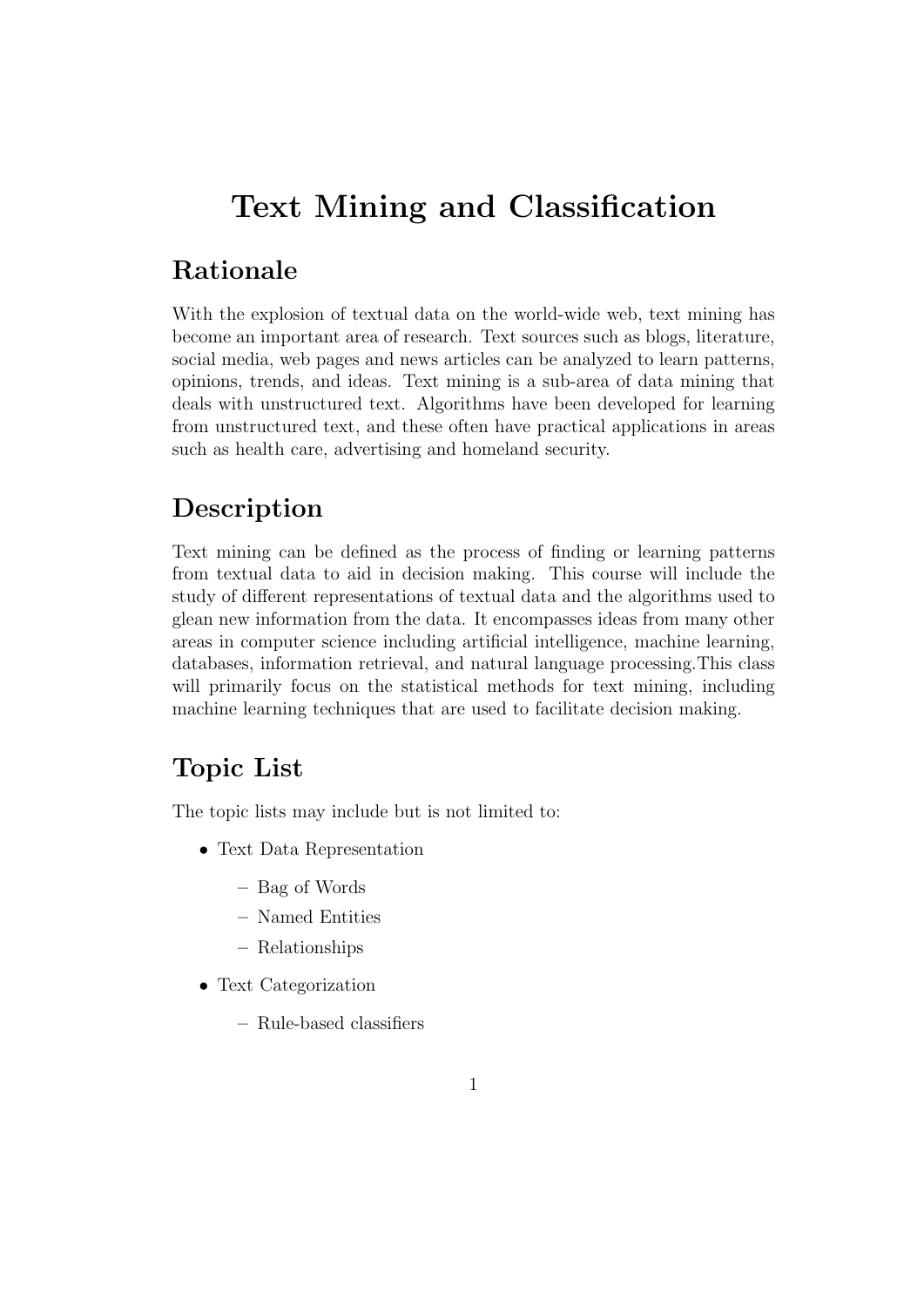- Decision trees
- Nearest neighbor
- Maximum margin classifiers
- Probabilistic classifiers
- Semi-supervised Learning using EM
- Text Clustering
	- Hierarchical clustering
	- K-means clustering
	- Dimensionality Reduction
	- Latent semantic indexing
- Topic Modeling
	- pLSI
	- LDA
- Information Retrieval and Text Mining
	- Key Word Search
	- Indices
	- Link Analysis
	- Text Mining from Social Media
- Sentiment Analysis

## Learning Goals

Students should be able to:

- Demonstrate an understanding of the algorithms that were taught in class.
- Use current text mining software with practical, real-world data sets in a way that aids decision making.